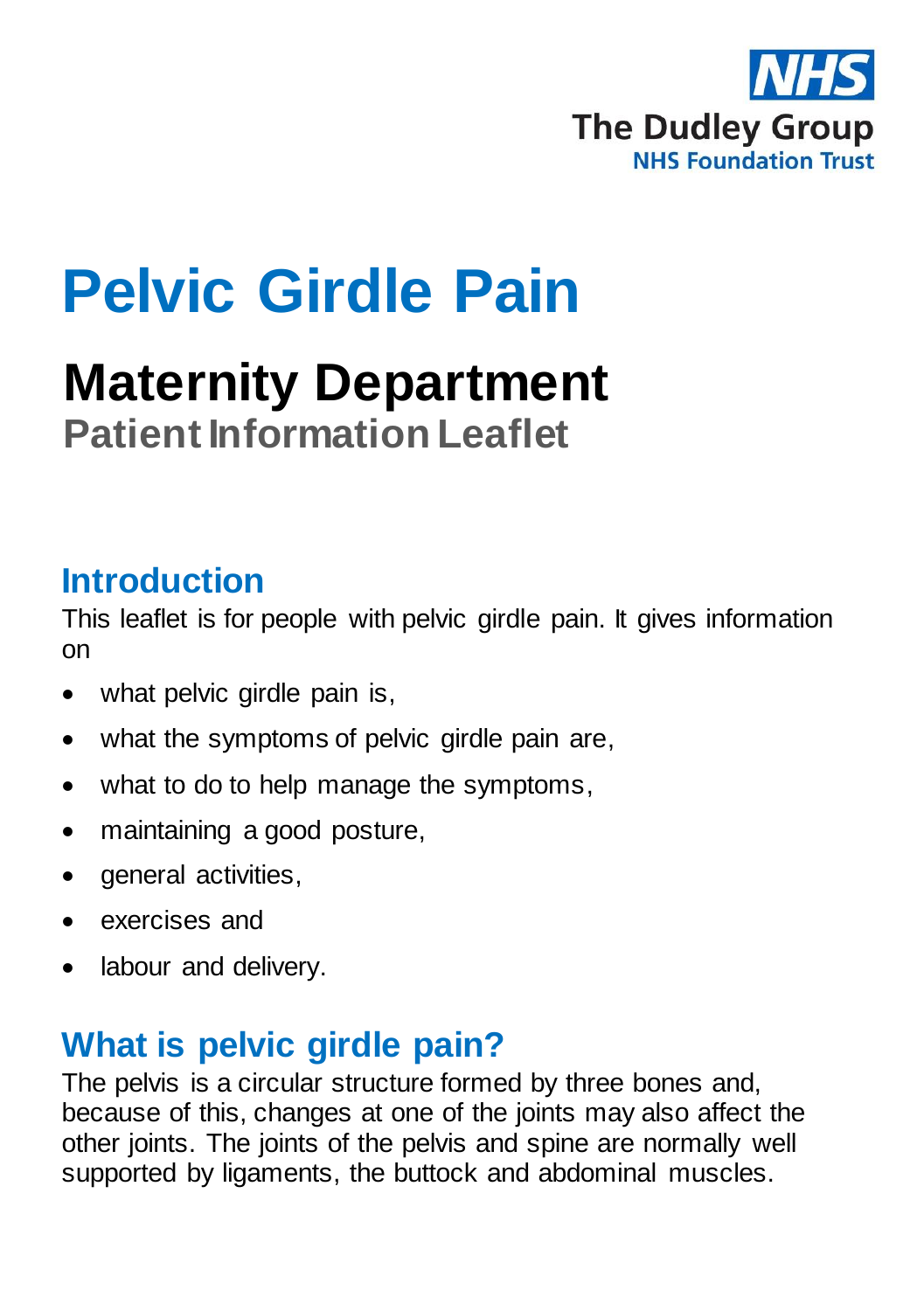During pregnancy, the pregnancy hormones soften the ligaments and this can lead to the joints becoming more lax (looser) and increased movement can occur. This increased movement may result in inflammation and pain at the pelvic joints.

The pelvis is designed to transmit weight from the upper body to the legs. As weight increases and posture changes, the centre of gravity alters and there is more strain on the joints of the pelvis. The abdominal muscles are stretched and often weakened during pregnancy, and other muscle groups can become painful as they become overactive, trying to assist in pelvic stability.

Previous injury or injury during pregnancy to the pelvic region and lower back can lead to symptoms, but pelvic girdle pain in pregnancy is common with no previous history of injury. The pain may remain static or may increase during pregnancy, although good management can often prevent symptoms worsening. Pelvic pain does not affect your baby, and pain usually resolves quickly after delivery. You will not necessarily have pain with future pregnancies.



Figure 1. Image taken from Middle Park Osteopathic Clinic (2016)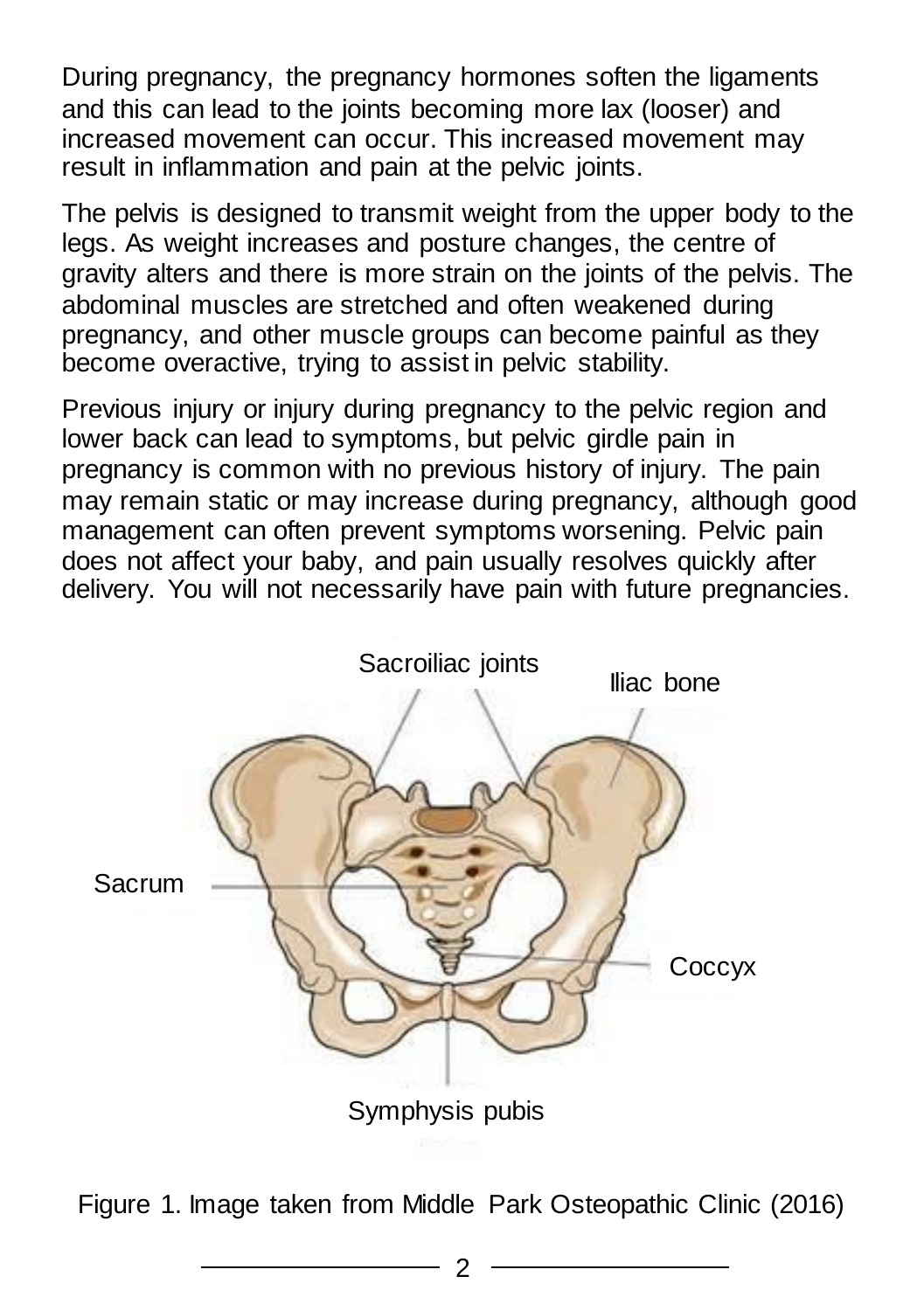### **What are the symptoms of pelvic girdle pain?**

Symptoms of pelvic girdle pain can be pain in the lower back, pubic region, buttock area and occasionally symptoms spreading into the legs. You may also experience clicking sensations or grating at the joints.

- **Lower back pain:** pain can occur at any stage of pregnancy and is often related to the rapid weight gain in the abdominal area, associated altering posture and extra strain on the back. Pain over the sacroiliac joint may be due to inflammation caused by decreased stability of the joints and decreased support from the core muscles (abdominals and buttock muscles). Overactivity of some of the back muscles to try to compensate can also contribute to pain.
- **Symphysis pubic dysfunction:** pain and tenderness around the pubis joint. Pain can also spread to the groin, low abdomen and inner thighs. Clicking/grating may be experienced at the joint. Pain may be aggravated by carrying, standing, walking, stairs and parting of the legs.
- **Sciatica:** pain down one leg caused by nerve irritation. This is often associated with aching and tenderness of the buttock area.

#### **What can I do to help manage the symptoms of pelvic girdle pain?**

- **Rest:** this is essential to allow the joints a chance to recover. You must reduce what you are doing, and relaxation techniques can help.
- **Pain relief:** discuss with your midwife or general practitioner (GP) what is suitable to take.
- **Heat:** applying a warm heat pad or warm hot water bottle to the curve of your back for five to ten minutes can help to relax your muscles.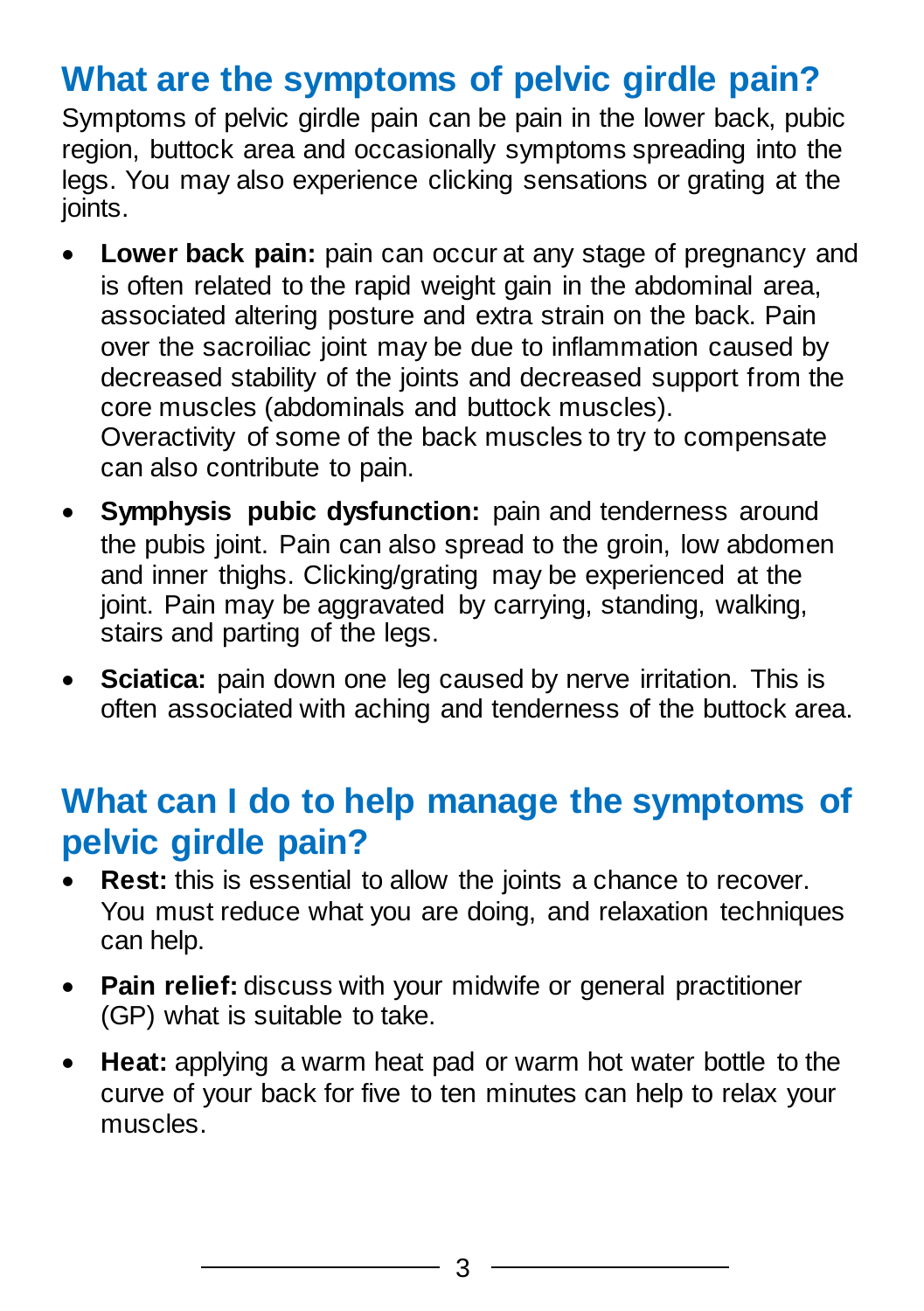- **Ice:** a bag of peas wrapped in two layers of damp towel placed on the lower back, or an ice cube wrapped in two layers of damp towel placed on the pubis joint for five to ten minutes may help to reduce inflammation and pain.
- **Massage:** gentle massage of the lower back, buttock and outside thigh can help relieve muscular aches.

### **Maintaining a good posture**

- **Sitting:** use a well-supporting chair, preferably with arms, and try to keep your hips and knees level. Keep your feet pointed forwards and legs slightly apart. Do not cross your legs. Use a cushion or rolled towel in the curve of your back.
- **Standing:** keep weight evenly spread on both legs; never stand on one leg. Turn your whole body, not just at the waist. Avoid non-essential standing. Stand tall and try to keep a **small** curve at the base of the spine – try standing with your back to the wall.
- **Lying:** sleep on your side with a pillow between your knees. Keep your knees together when turning over.
- **Walking:** try to keep your pelvis level. Take small steps.
- **Stairs:** avoid having to climb more than necessary. Go up one step at a time, putting both feet on each step.
- **In/out of the car:** knees together, sit down and then swivel. Reverse the process to get out. Push the seat back to give yourself more room.

### **General activities**

In general, avoid lifting, pushing, pulling, carrying or any activity that increases your pain. Never do any activity for a long period of time.

- Sit or perch rather than standing to prepare meals or do the ironing.
- Rearrange the kitchen cupboards so the things you use most often or are heaviest are in reach and easily accessible.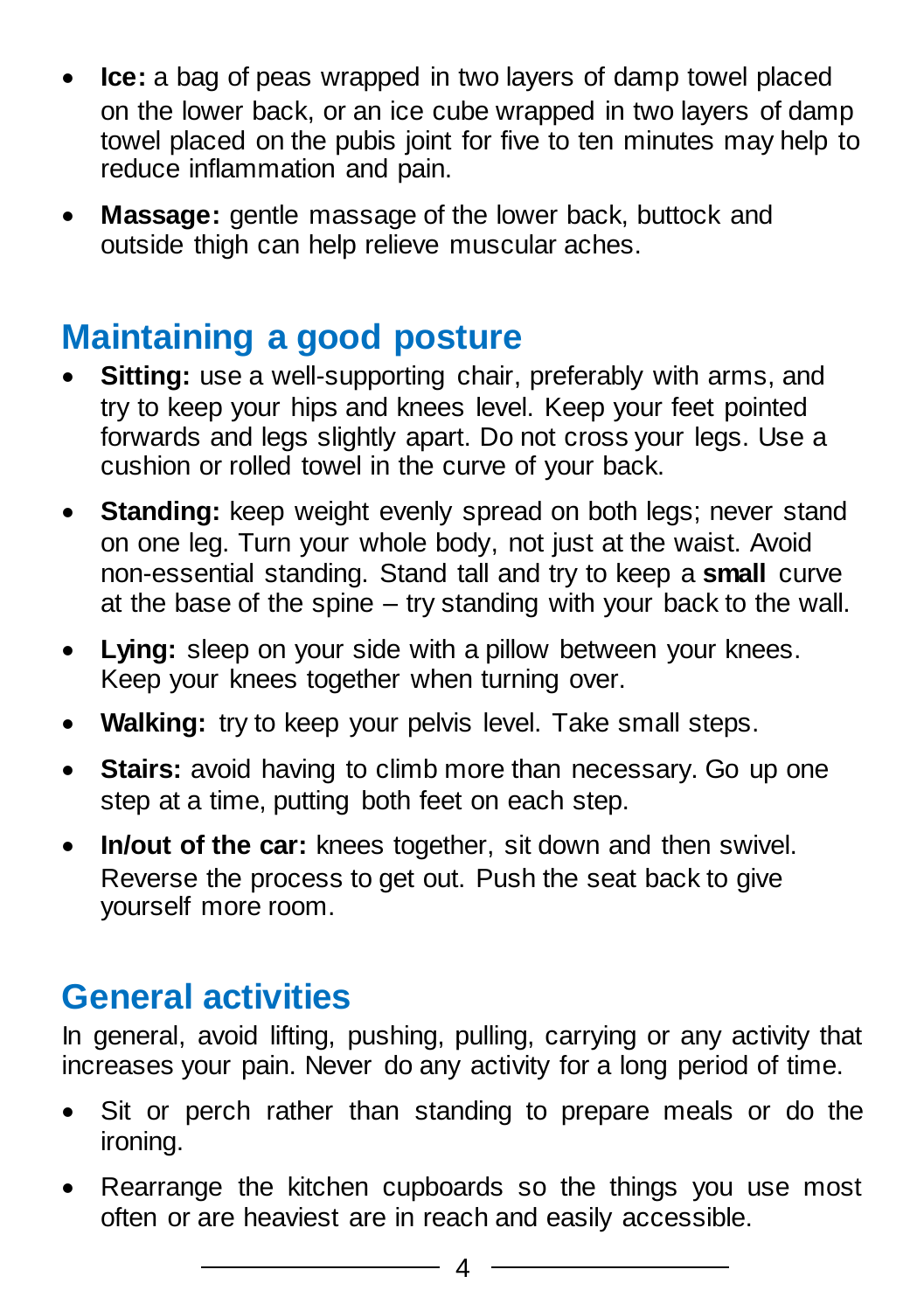- Do not carry anything heavy, especially up or down any stairs (e.g. vacuum cleaner).
- Accept any offers to help with the cleaning.
- If you have to carry bags, carry them evenly in both hands.
- Use a smaller trolley at the supermarket and get help to load and unload at the checkout, or try shopping online.
- Shower rather than take a bath, if you can.
- Sit down to get dressed.
- Use your arms to take your weight when getting up.
- If you have young children, try to avoid lifting and carrying them. If you have to carry them, hold them close to you and in front – not on one hip.

If you feel your mobility is severely affected, please inform your community midwife or any antenatal clinic staff, as a reassessment of your risk for blood clots will need to be performed.

### **Exercises**

These are designed to maximise your muscles to support the spine and pelvic joints. They are safe during pregnancy and after delivery, even if you have a caesarean section.

 **Pelvic floor exercises:** imagine that you are trying to stop yourself passing wind and urine at the same time. The feeling is one of 'squeeze and lift', closing and drawing up the front and back passages. Hold the squeeze for as long as you can, up to ten seconds, and then repeat up to ten times. It is important to allow time to rest in between each squeeze. Do these exercises two to three times a day. Make sure you do not tighten your buttocks, hold your breath, hold your legs together or excessively tighten your tummy muscles. These exercises can be done in any position, but it is a good idea initially to be in a comfortable position, such as sitting.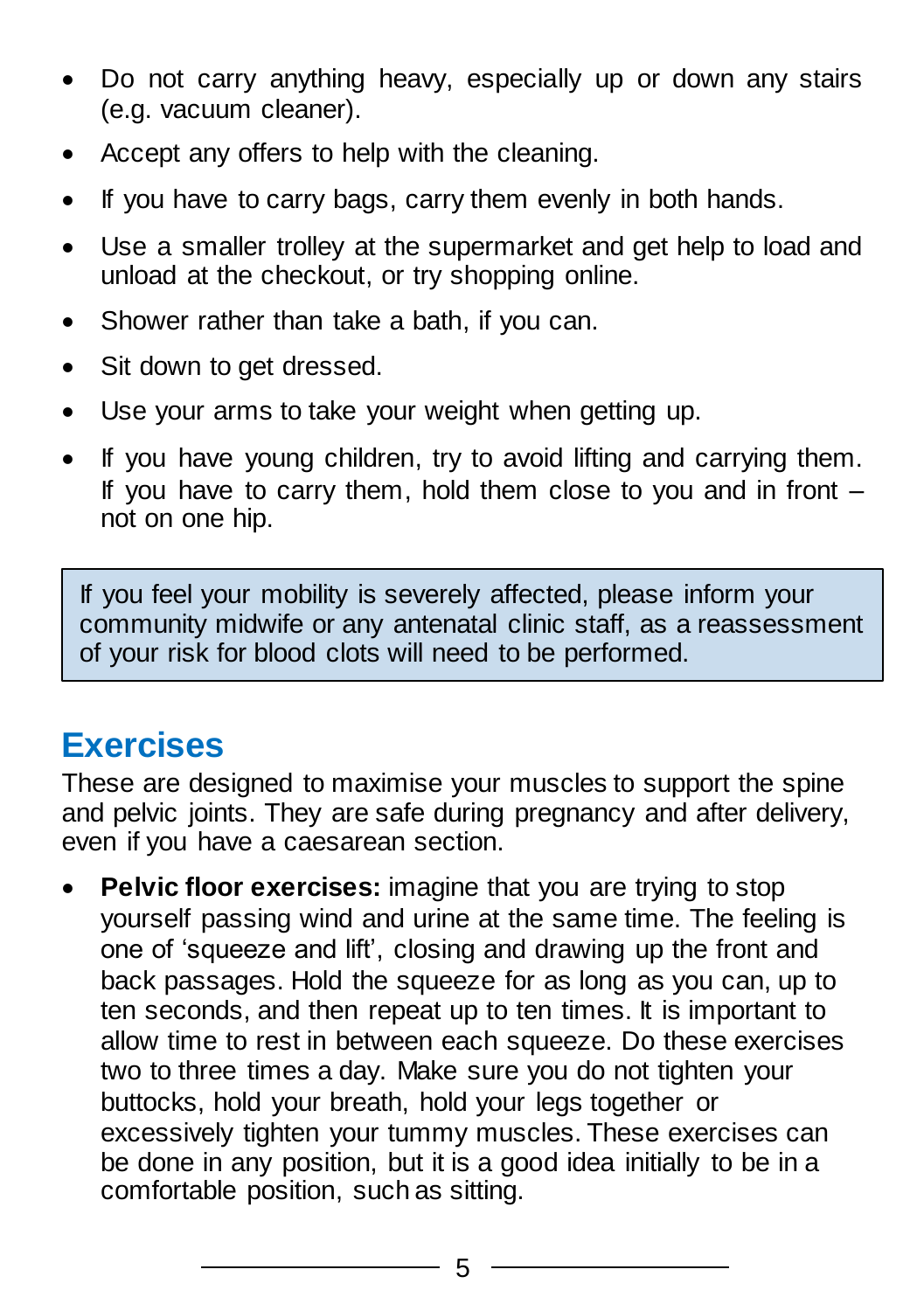**Abdominal exercises:** these exercises can be done lying on your back or side with your knees bent, or sitting comfortably in a chair. Try to do these exercises two to four times a day.

**Exercise 1:** allow your tummy to relax, and breathe in gently. As you breathe out, gently draw in the lower part of your tummy, squeezing your pelvic floor at the same time. Hold for up to ten seconds. Repeat up to ten times, resting in between exercises.

**Exercise 2:** gently tighten your pelvic floor and buttock muscles, then tilt your pelvis and flatten your back on to the floor or bed. Hold for up to ten seconds, then release gently. Repeat up to ten times with a short rest in between exercises.

#### **Labour and delivery**

Inform your midwife that you have pelvic girdle pain and try to find comfortable positions, for example, lying on your side, kneeling or leaning over pillows. Following delivery try to rest, especially for the first 24 hours, but take things easy for the first two weeks.

**Your midwife or GP may refer you to the therapy department for further assessment and advice if after following this handout you require more guidance and information.**

If you have any questions, or if there is anything you do not understand about this leaflet, please contact:

Therapy Services on: 01384 456111 ext. 2231 (8am to 4pm, Monday to Friday)

Or email: therapy.dudleygroup@nhs.net

Russells Hall Hospital switchboard number: 01384 456111

#### **This leaflet can be downloaded or printed from:**

http://dgft.nhs.uk/services-and-wards/maternity/

If you have any feedback on this patient information leaflet, please email dgft.patient.information@nhs.net